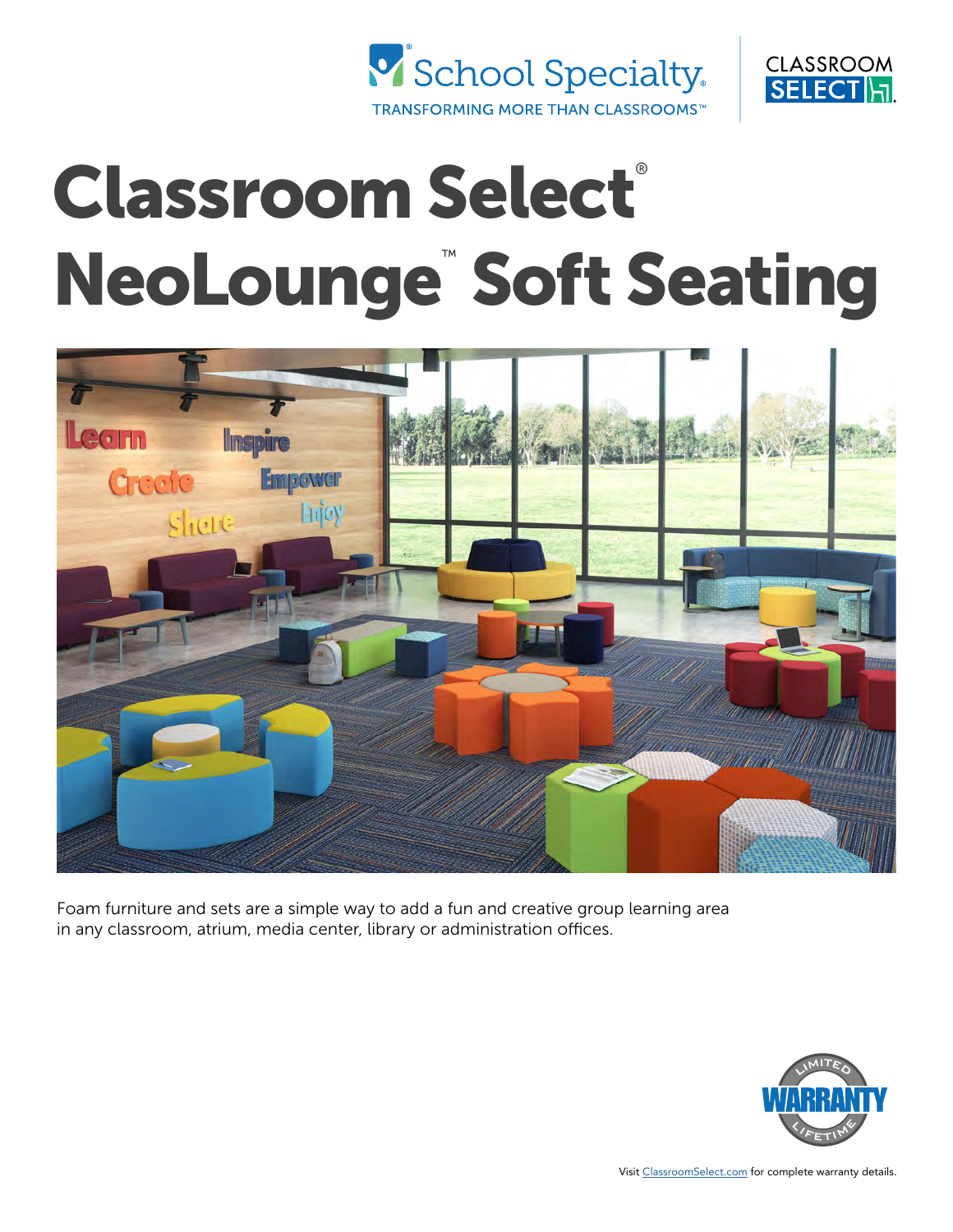## CONFIGURATIONS

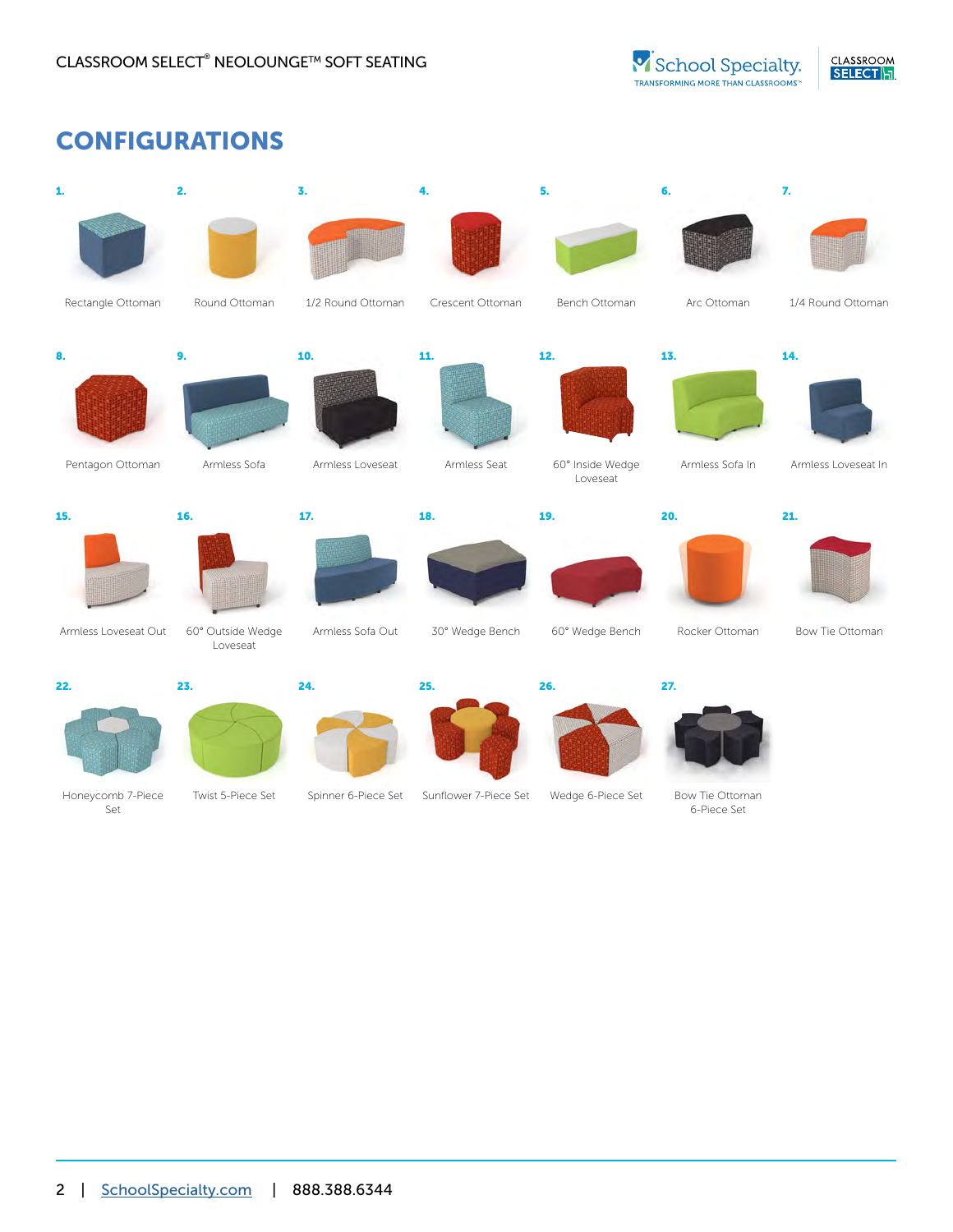## FEATURES

- Configure, collaborate, connect, and communicate
- Brings comfort into the educational environment
- Great for cafe, media, and educational environment

## SPECIFICATIONS

#### **CONSTRUCTION**

#### FRAME

- Completely comprised of foam with no wooden frame, for the most extreme comfort
- Double stitched construction that includes a top stitch for durability and design
- Lightweight modular furniture allowing for easy and safe movement
- 1/2" MDF base board for solid base structure and quality
- Armless sofas and chairs have metal leg inserts and metal glides with metal to metal connection for quality and durability
- Ottomans have bottom glides for easy, quick and collaborative configurations

#### FABRIC

- Top Stitching (double stitching) on all upholstered items
- Minimum of 7 stitches per inch
- All Threads Tristar Nylbond HB 16 oz

#### FABRICATION

• Soft seating fully meets CA 117-2013 standards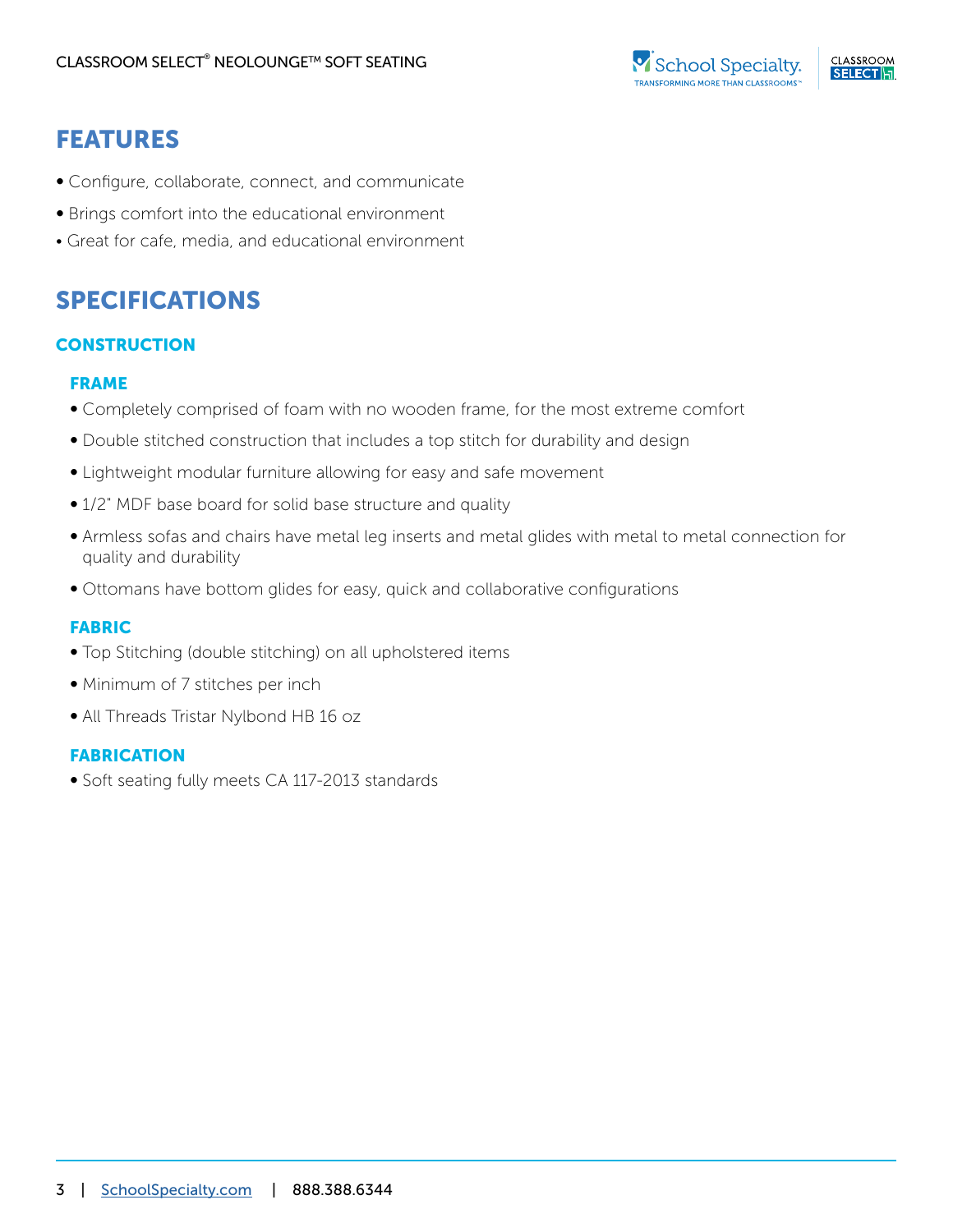## MODELS

|     | <b>PRODUCT DESCRIPTION</b>  | <b>DIMENSIONS</b>         | <b>ONE COLOR</b> | <b>TWO</b><br><b>COLOR</b> |
|-----|-----------------------------|---------------------------|------------------|----------------------------|
| 1.  | Rectangle Ottoman           | 18 W x 18D x 18H          | 5003944          | 5003985                    |
| 2.  | Round Ottoman               | 18 W x 18D x 18H          | 5003942          | 5003980                    |
| 3.  | 1/2 Round Ottoman           | 54 W x 18D x 18H          | 5003940          | 5003963                    |
| 4.  | Crescent Ottoman            | 18 W x 18D x 18H          | 5003937          | 5003967                    |
| 5.  | Bench Ottoman               | 48 W x 18D x 18H          | 5003939          | 5003986                    |
| 6.  | Arc Ottoman                 | 38 W x 18D x 18H          | 5003931          | 5003971                    |
| 7.  | 1/4 Round Ottoman           | 27 W x 18D x 18H          | 5003932          | 5003978                    |
| 8.  | Pentagon Ottoman            | 26 W x 24D x 18H          | 5003935          | 5003977                    |
| 9.  | Armless Sofa                | 67 W x 31D x 34H          | 5003929          | 5003981                    |
| 10. | Armless Loveseat            | 45 W x 31D x 35H          | 5003948          | 5003982                    |
| 11. | Armless Seat                | 21 W x 31D x 35H          | 5003947          | 5003964                    |
| 12. | 60" Inside Wedge Loveseat   | 46 W x 31D x 35H          | 5003943          | 5003983                    |
| 13. | Armless Sofa In             | 67 W x 31D x 35H          | 5003946          | 5003979                    |
| 14. | Armless Loveseat In         | 45 W x 31D x 35H          | 5003950          | 5003969                    |
| 15. | Armless Loveseat Out        | 45 W x 31D x 35H          | 5003930          | 5003984                    |
| 16. | 60° Outside Wedge Loveseat  | 46 W x 31D x 35H          | 5003933          | 5003966                    |
| 17. | Armless Sofa Out            | 67 W x 31D x 35H          | 5003928          | 5003970                    |
| 18. | 30° Wedge Bench             | 37 W x 27D x 18H          | 5003949          | 5003973                    |
| 19. | 60° Wedge Bench             | 71 W x 27D x 18H          | 5003938          | 5003976                    |
| 20. | Rocker Ottoman              | 18 W x 18D x 20H          | 5004685          | 5004686                    |
| 20. | Rocker Ottoman              | 18 W x 18D x 18H          | 5004683          | 5004684                    |
| 20. | Rocker Ottoman              | 18 W x 18D x 15H          | 5004681          | 5004682                    |
| 20. | Rocker Ottoman              | 18 W x 18D x 12H          | 5004679          | 5004680                    |
| 21. | Bow Tie Ottoman             | 18 W x 21D x 16 1/4H      | 5004679          | 5004748                    |
| 22. | Honeycomb 7-Piece Set       | 60 W x 62 1/2D x 18H      | 5003945          | 5003974                    |
| 23. | Twist 5-Piece Set           | 48 Dia x 18H              | 5003941          | 50033968                   |
| 24. | Spinner 6-Piece Set         | 53 1/2 W x 56 1/4 D x 18H | 5003951          | 5003975                    |
| 25. | Sunflower 7-Piece Set       | 53 1/2 W x 59 1/4 D x 18H | 5003934          | 5003965                    |
| 26. | Wedge 6-Piece Set           | 48 W x 41 1/2 D x 18H     | 5003936          | 5003972                    |
| 27. | Bow Tie Ottoman 6-Piece Set | 60 1/2 W x 18H            | 5004345          | 5004346                    |